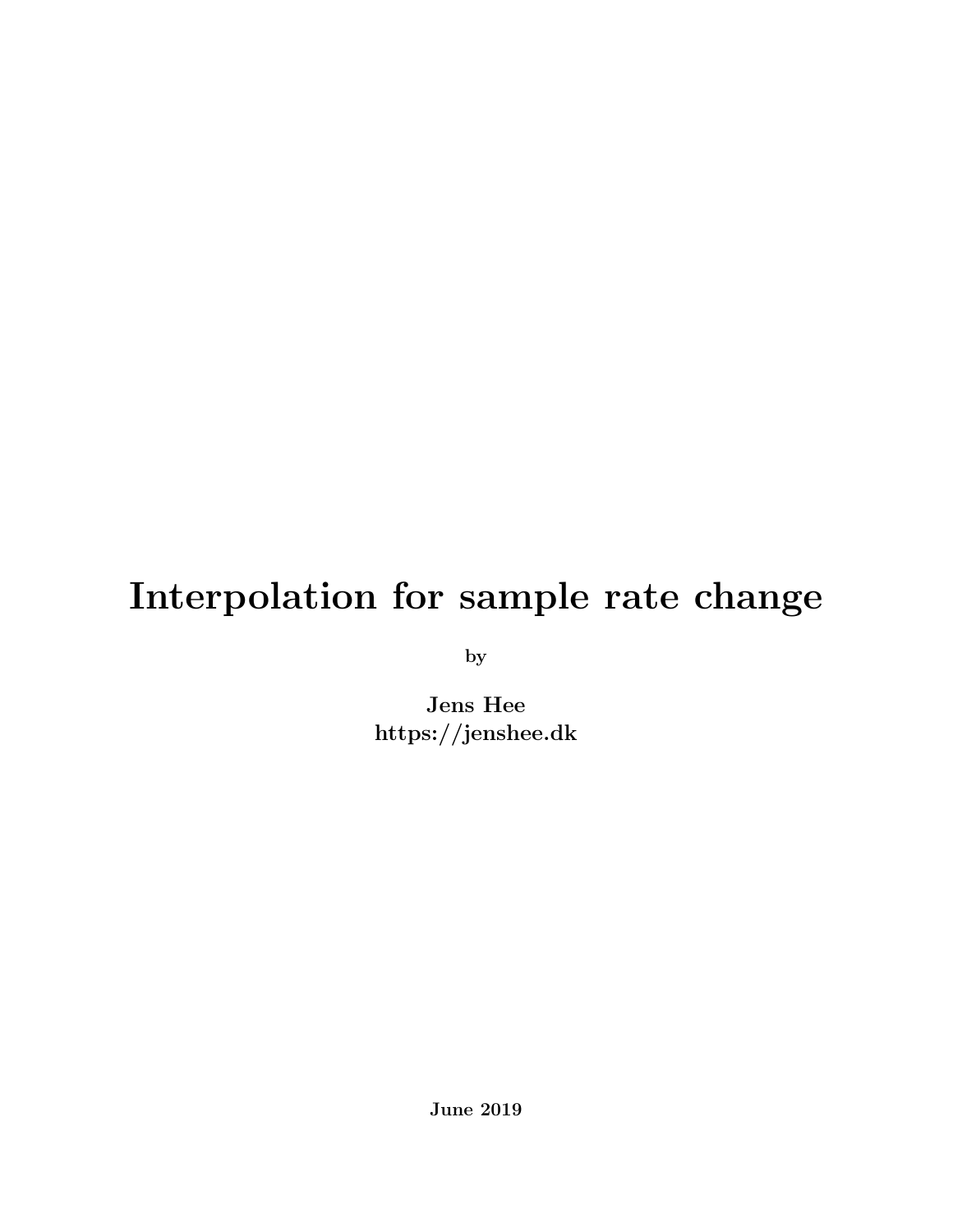# Change log

#### 10. June 2019

1. Document started.

#### 7. March 2020

1. Meta data added.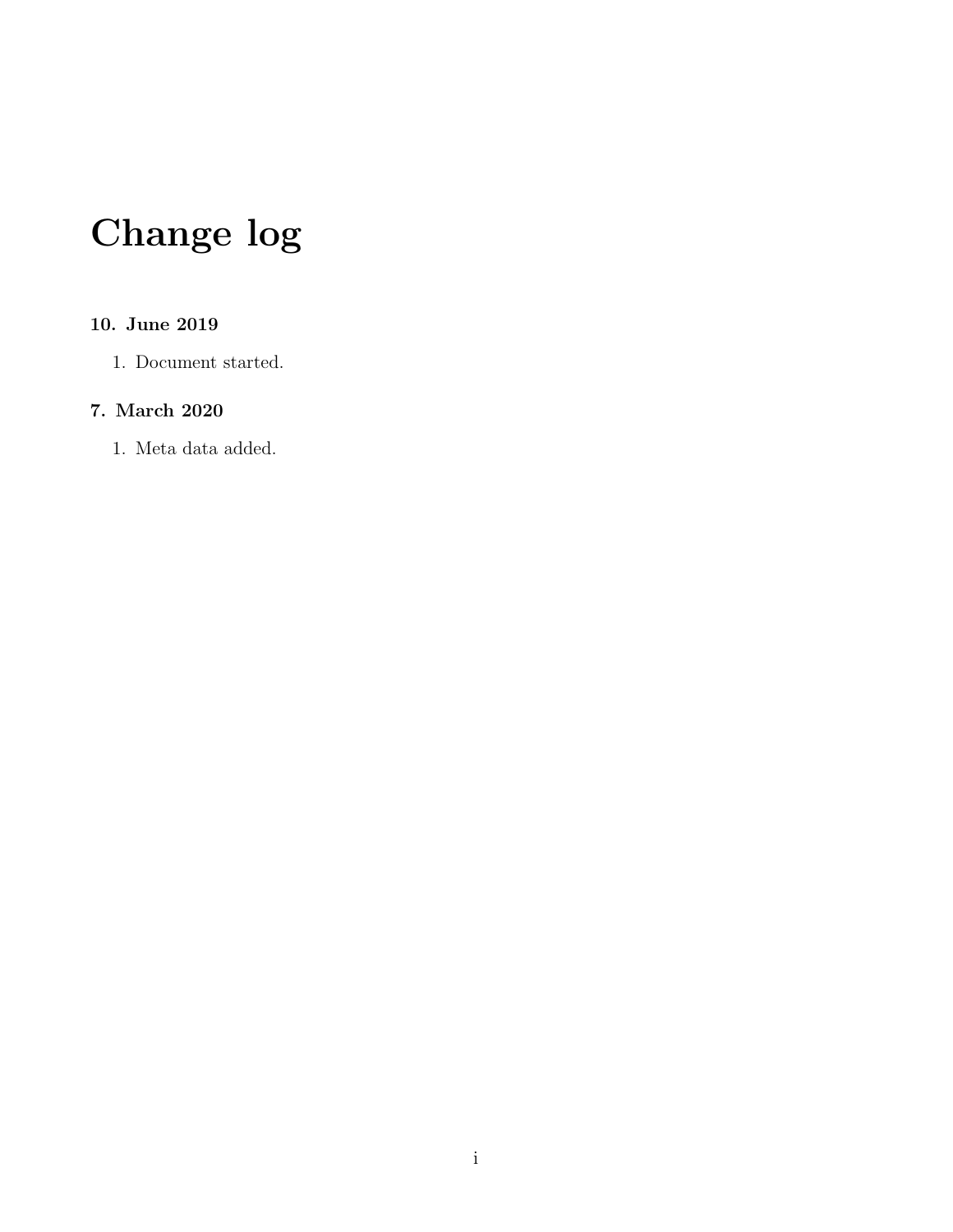# **Contents**

| 1 Introduction                                              |                        |
|-------------------------------------------------------------|------------------------|
| 2 Lagrange interpolation                                    | $\boldsymbol{2}$       |
| 3 Uwe Hermann interpolation                                 | $\boldsymbol{\Lambda}$ |
| 4 Comparison between Lagrange and Uwe Hermann interpolation | 6                      |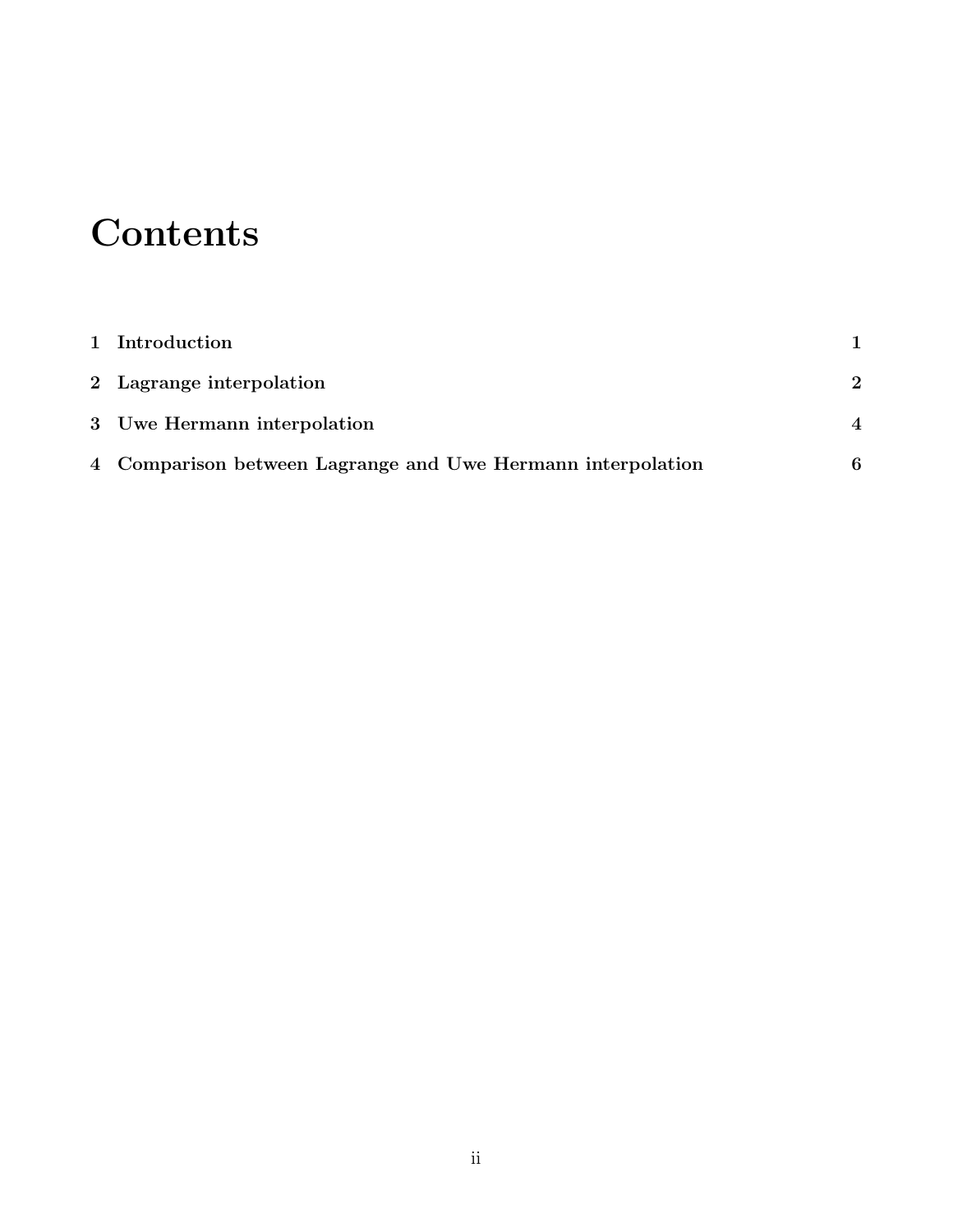#### <span id="page-3-0"></span>Introduction

Interpolation is used in many situation, but in the following the focus is on signal sample rate change. Here the sampling frequency is relatively high and the resampling is often done in real time. If the input and output sampling frequencies are fixed and the ratio is a rational number with a relatively small numerator, then a FIR filter can be designed to do the resampling. Several techniques exist for the design of such a filter, e.g. Remez exchange algorithm and windowing design. These techniques are not covered here.

In some situations the sampling ratio is varying with time and it is no longer possible to use a fixed filter. In other situations the sampling ratio is a rational number with a large numerator making the design of the filter impractical.

In the next two chapters two techniques are reviewed: Lagrange interpolation and Uwe Hermann interpolation. For both methods the interpolated values are calculated as a weighted sum of a set of the given data and can thus be viewed as a FIR filtering process since the weights are the same for all intervals:

$$
f(s) \approx \sum_{p} h(s-p)f(p) \tag{1.1}
$$

Letting  $s = n + t$  one has:

$$
f(n+t) \approx \sum_{p} h(n-p+t) f(p), \quad 0 \le t < 1
$$
 (1.2)

$$
= \sum_{m=-L+1}^{L} h(-m+t)f(n+m)
$$
\n(1.3)

$$
= \sum_{m=-L+1}^{L} w_m(t) f(n+m) \tag{1.4}
$$

and consequently:

$$
h(-m+t) = w_m(t) \tag{1.5}
$$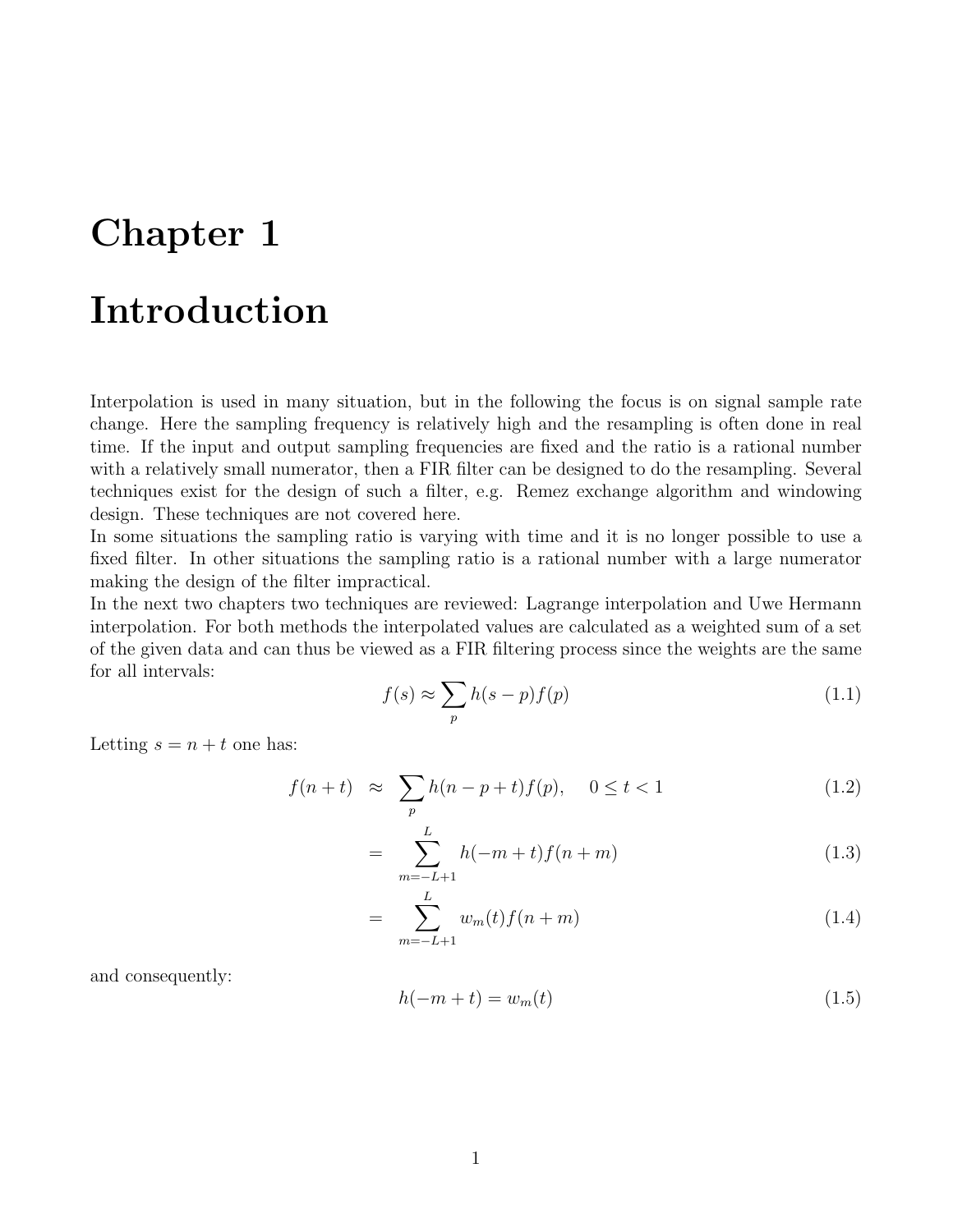#### <span id="page-4-0"></span>Lagrange interpolation

Lagrange interpolation fits a polynomium to N consecutive data values. Usually  $N = 2L$  and the polynomium is thus of odd order  $2L - 1$ . It is now possible to interpolate by sampling the middle interval of the polynomium. A new polynomium is calculated for each interval of interest, see Figure [2.1.](#page-5-0)

When the input data samples are equally spaced with a spacing of 1, the interpolation is given by:

$$
f(n+t) \approx \sum_{m=-L+1}^{L} w_m(t) f(n+m), \quad 0 \le t < 1, \quad L \ge 1
$$
 (2.1)

$$
w_m(t) = \prod_{\substack{l=-L+1 \\ l \neq m}}^{L} \frac{t-l}{m-l}
$$
\n(2.2)

or in barycentric form:

$$
f(n+t) \approx \frac{\sum_{m=-L+1}^{L} \frac{P_m}{t-m} f(n+m)}{\sum_{m=-L+1}^{L} \frac{P_m}{t-m}}
$$
(2.3)

$$
P_m = \frac{1}{\prod_{\substack{l=-L+1 \\ l \neq m}}^{L} (m-l)}
$$
(2.4)

The set  $P_m$  is independent of t and need only be calculated once. I.e. for each value of t only  $O(L)$  operations are required. If the order is relatively low, it is possible to do the interpolaton in real time.

The filter impulse response for  $L = 1, 3, 10$  is shown in Figure [2.2.](#page-5-1) Note that  $L = 1$  corresponds to linear interpolation.

The corresponding spectra are shown in Figure [2.3.](#page-5-2)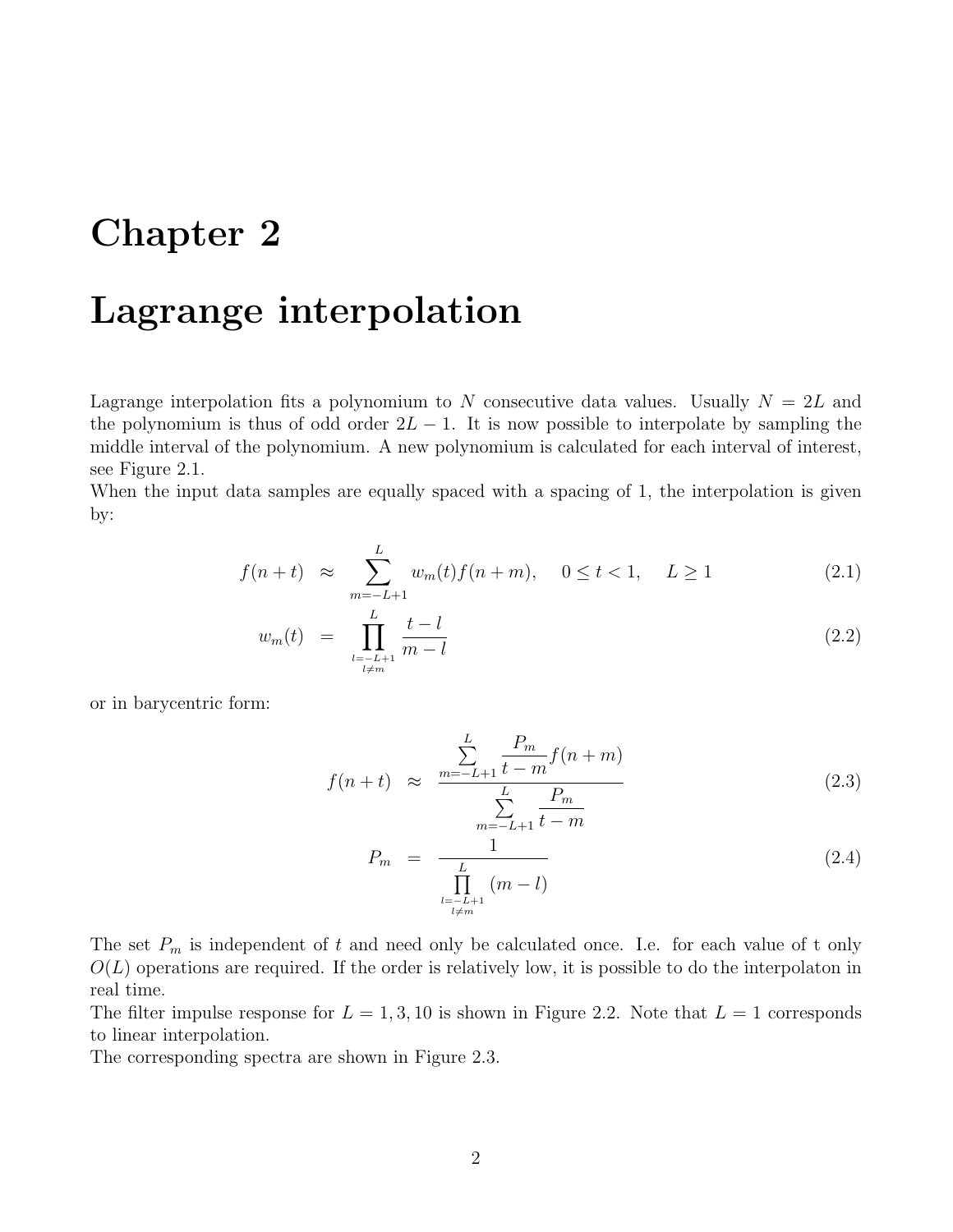

<span id="page-5-0"></span>Figure 2.1: Lagrange interpolation for  $2L = 4$ . Only the center interval is used:  $n < n+t < n+1$ . Left graph  $n = 4$ , middle graph  $n = 5$ , right graph  $n = 6$ 



<span id="page-5-1"></span>Figure 2.2: Impulse response of Lagrange interpolation for  $L = 1, 3, 10$ 



<span id="page-5-2"></span>Figure 2.3: Spectrum of the impulse response of Lagrange interpolation for  $L = 1, 3, 10$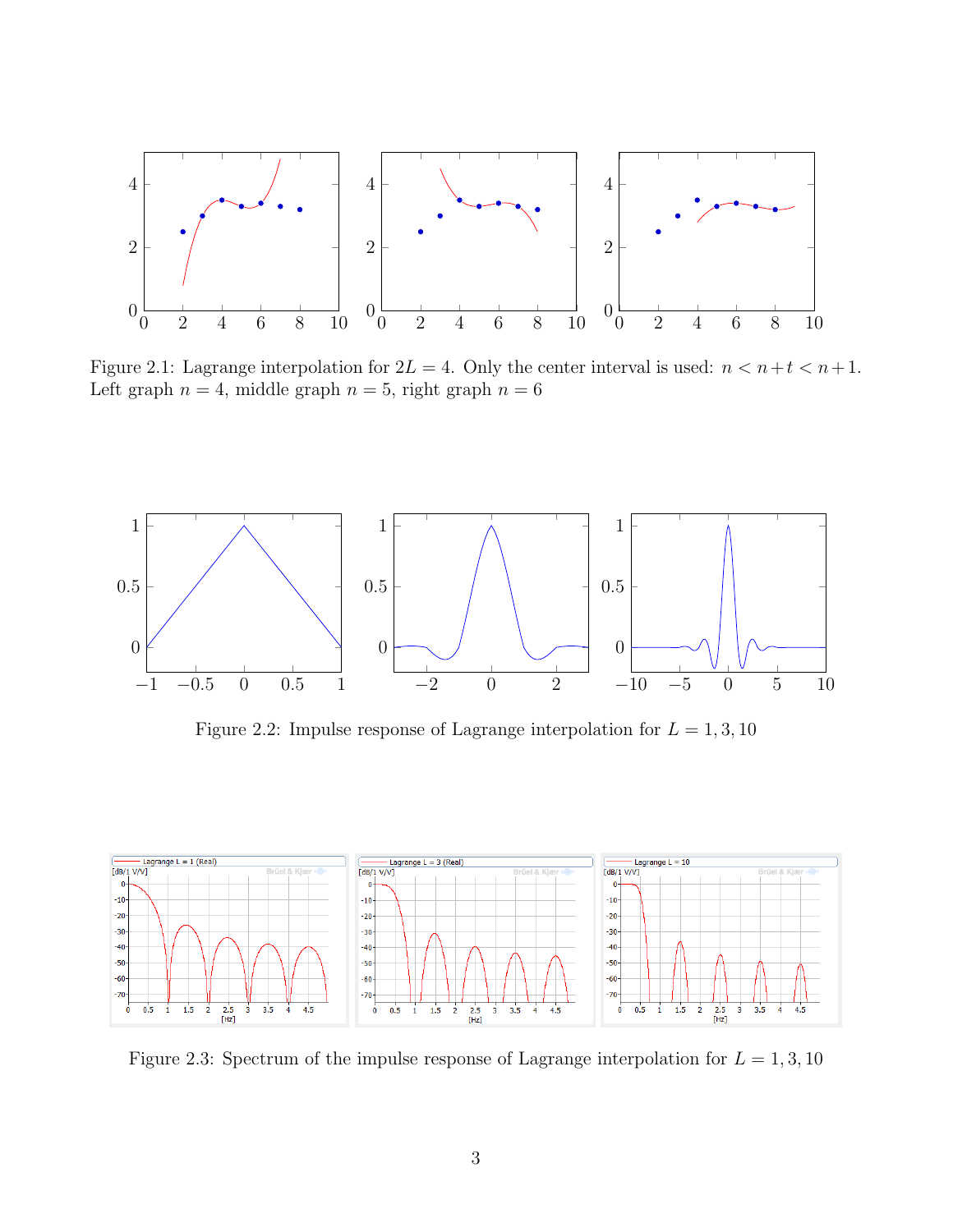### <span id="page-6-0"></span>Uwe Hermann interpolation

Uwe Hermann interpolation [\[1\]](#page-9-0) also uses a weighted sum of neighbouring values, but here the sum of the squared interpolation errors of all complex exponential within a given frequency interval is minimized.

$$
f(n+t) \approx \sum_{m=-L+1}^{L} w_m(t) f(n+m), \quad 0 \le t < 1, \quad L \ge 1
$$
 (3.1)

$$
e^{j\omega(n+t)} \approx \sum_{m=-L+1}^{L} w_m(t)e^{j\omega(n+m)} \tag{3.2}
$$

The error sum is given by:

$$
E(w,t) = \int_{-\omega_c}^{\omega_c} |e^{j\omega(n+t)} - \sum_{m=-L+1}^{L} w_m(t)e^{j\omega(n+m)}|^2 d\omega
$$
 (3.3)

and the partial derivative with respect to  $w_m$  is given by:

$$
\frac{\partial E(w,t)}{\partial w_k} = 2 \int_{-\omega_c}^{\omega_c} Re((e^{-j\omega(n+t)} - \sum_{-L+1}^{L} w_m(t)e^{-j\omega(n+m)})e^{j\omega(n+k)})d\omega \tag{3.4}
$$

$$
= -2 \int_{-\omega_c}^{\omega_c} Re(e^{-j\omega(t-k)} - \sum_{-L+1}^{L} w_m(t)e^{-j\omega(m-k)})d\omega \tag{3.5}
$$

Setting the patial derivative equal to zero:

$$
\int_{-\omega_c}^{\omega_c} (\cos \omega (t - k) - \sum_{-L+1}^{L} w_m(t) \cos \omega (m - k)) d\omega = 0
$$
\n(3.6)

 $w_m$  can be fount by solving the 2L linear equations:

$$
\sum_{m=-L+1}^{L} w_m(t) \frac{\sin \omega_c(m-k)}{(m-k)} = \frac{\sin \omega_c(t-k)}{(t-k)}
$$
(3.7)

Since the matrix on the left hand side is independent of  $t$ , the matrix need only be inverted once and the calculation of  $w_m$  requires  $O(L^2)$  operations.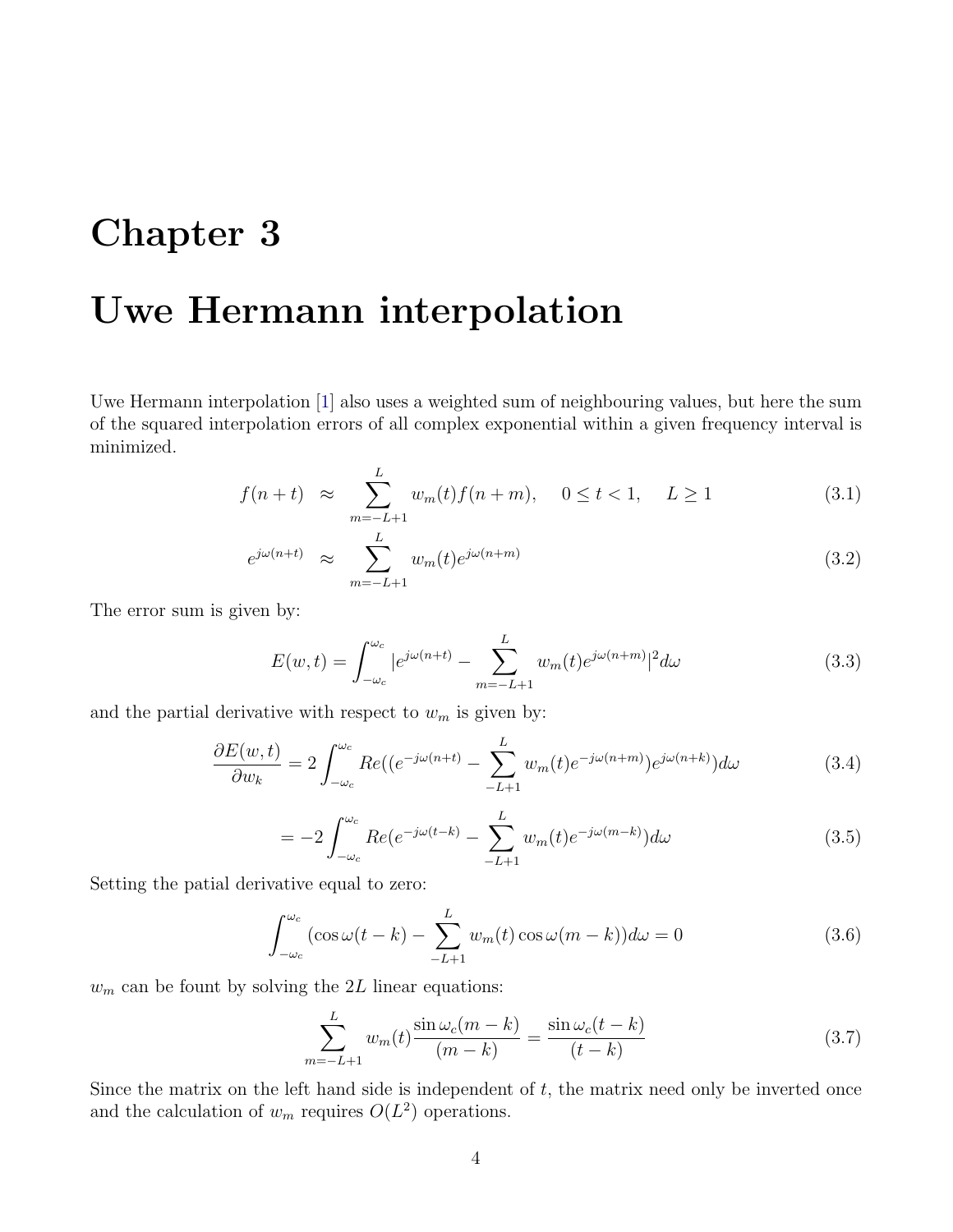

Figure 3.1: Impulse response of Uwe Hermann interpolation for  $L=1,3,10.\omega_c=0.4*2\pi$ 



Figure 3.2: Spectrum of the impulse response of Uwe Hermann interpolation for  $L = 1, 3, 10$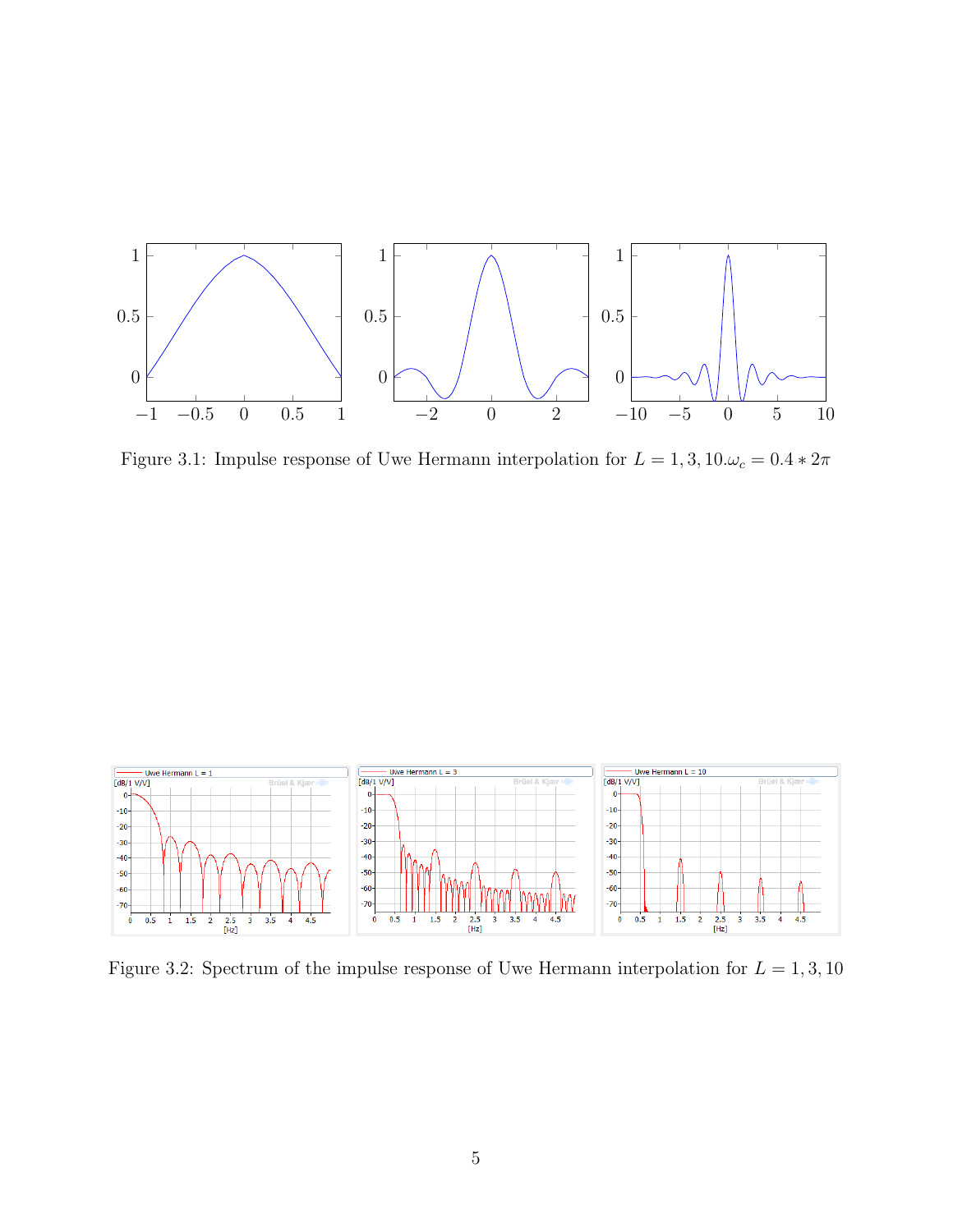## <span id="page-8-0"></span>Comparison between Lagrange and Uwe Hermann interpolation

The order  $L$  is typically considerably lower for Uwe Hermann interpolation than for Lagrange interpolation as can be seen from Figure [4.1.](#page-8-1) The figure also shows a FIR filter designed using Remez exchange algorithm. The number of weights required for the interpolation becomes 100, 20, and 17 for Lagrange, Uwe Hermann and Remes. Asuming an interpolation factor of 10 for the later.



<span id="page-8-1"></span>Figure 4.1: Spectrum of impulse response